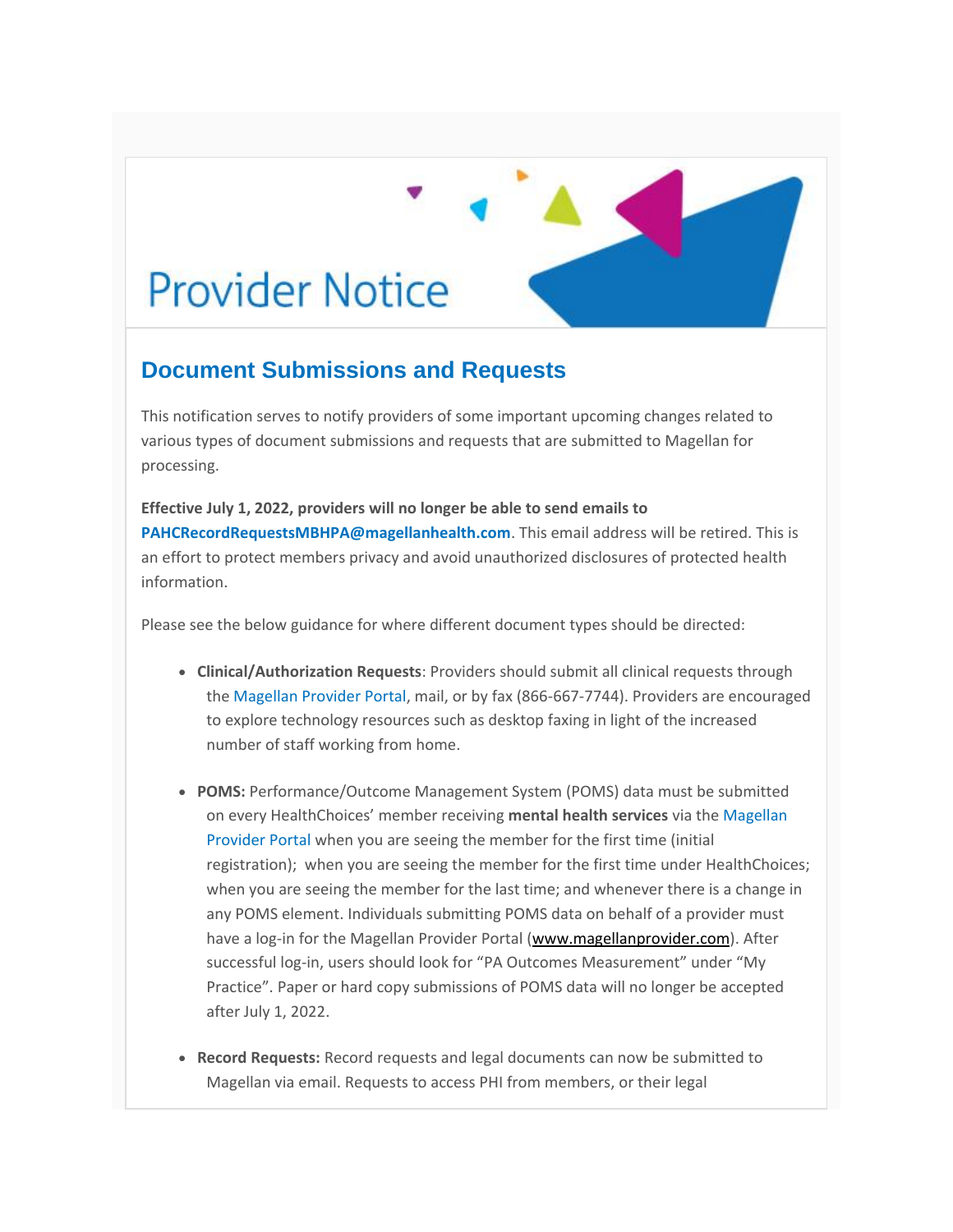representative, must be made in writing, dated, and signed by the requester. If the request is made by someone other than the member, legal documentation must be included with the request (i.e. guardianship/custody/POA paperwork/Estate paperwork, etc.). In accordance with HIPAA requirements, legal documentation must include the authority to access health care records/make health care decisions on behalf of the member. Any other entity attempting to access member PHI must submit a completed Consent to Release Protected Health Information (AUD) form that has been signed and dated by the member/guardian. Legal documentation is required for members who are in Children and Youth (CYS) custody. Record requests and supporting legal documentation can be emailed to [PAHCCompliance@magellanhealth.com](mailto:PAHCCompliance@magellanhealth.com) for handling. These documents can also be faxed to the attention of the Compliance Department at 866-667-7744.

- **Incident Reports**: Incident Reports should be submitted online [\(https://www.magellanofpa.com/for-providers/provider-resources/forms/adverse](https://urldefense.com/v3/__https:/www.magellanofpa.com/for-providers/provider-resources/forms/adverse-incident-reporting-form/__;!!A_Yfr0wlxos!04MywjkrAhF-BWLwzQp_ftyG5e6kktMTw_eAInpKrZqYkxkCHTEKZu5_h8v_Z2k4lYzrWvV7-F-coZuIL2RtmjeF$)[incident-reporting-form/\)](https://urldefense.com/v3/__https:/www.magellanofpa.com/for-providers/provider-resources/forms/adverse-incident-reporting-form/__;!!A_Yfr0wlxos!04MywjkrAhF-BWLwzQp_ftyG5e6kktMTw_eAInpKrZqYkxkCHTEKZu5_h8v_Z2k4lYzrWvV7-F-coZuIL2RtmjeF$).
- **Consent to Release Protected Health Information**: Consent to Release Protected Health Information/Authorization to Use and Disclose (AUD) forms can be submitted \*online or faxed to 866-667-7744. Both the online and printable AUD forms are available on Magellan's website at [https://www.magellanofpa.com/for-members/,](https://urldefense.com/v3/__https:/www.magellanofpa.com/for-members/__;!!A_Yfr0wlxos!04MywjkrAhF-BWLwzQp_ftyG5e6kktMTw_eAInpKrZqYkxkCHTEKZu5_h8v_Z2k4lYzrWvV7-F-coZuIL2WtpHNz$) under *Release Forms & Member Access Portal Information*.

\*Please be advised that we are currently experiencing technical difficulties with the AUD forms. We are working to resolve this issue as soon as possible. Once resolved, links will be active and available for use.

If you have any questions or concerns about these changes, you may contact Magellan at 877- 769-9779.

[www.MagellanProvider.com](https://urldefense.com/v3/__http:/www.MagellanProvider.com__;!!A_Yfr0wlxos!04MywjkrAhF-BWLwzQp_ftyG5e6kktMTw_eAInpKrZqYkxkCHTEKZu5_h8v_Z2k4lYzrWvV7-F-coZuIL5BO-uiR$)

*© 2022 Magellan Health, Inc.*

**This email was sent by Magellan Behavioral Health of Pennsylvania, Inc.** 105 Terry Drive | Newtown, PA 18940 1 W. Broad Street, Suite 100 | Bethlehem, PA 18018 1003 Broad Street, Suite 301 | Johnstown, PA 15906



Do you have changes to your email address or other practice information? [Sign in](https://urldefense.com/v3/__https:/www.magellanprovider.com/MagellanProvider/do/Login__;!!A_Yfr0wlxos!04MywjkrAhF-BWLwzQp_ftyG5e6kktMTw_eAInpKrZqYkxkCHTEKZu5_h8v_Z2k4lYzrWvV7-F-coZuIL10zEuSi$) with your secure username and